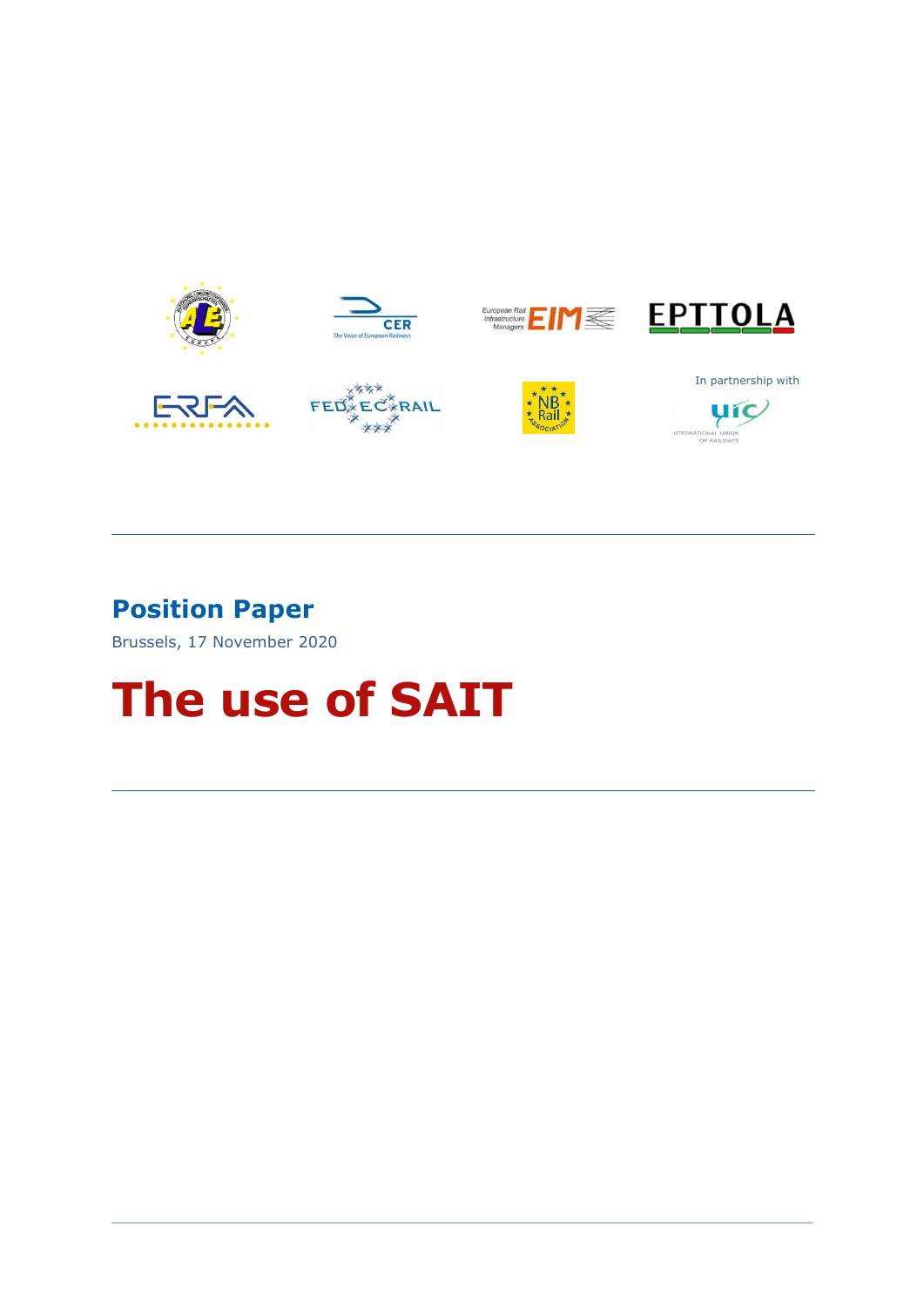



## The use of SAIT

The Agency, the Member States and the sector stakeholders have been intensively discussing about the exchange of safety related information for many years and continuous - however little and arduous - progress has been made. ALE, CER, EIM, EPTTOLA, ERFA, FEDECRAIL and NB-Rail (in partnership with UIC) believe that we now need to jointly focus on one important remaining issue in this respect: the use of SAIT in the framework of the ECM Regulation 2019/779. We believe that a timely start of such activity is necessary in the light of the entry into force of the article 4 of the ECM Regulation on 16th June 2021.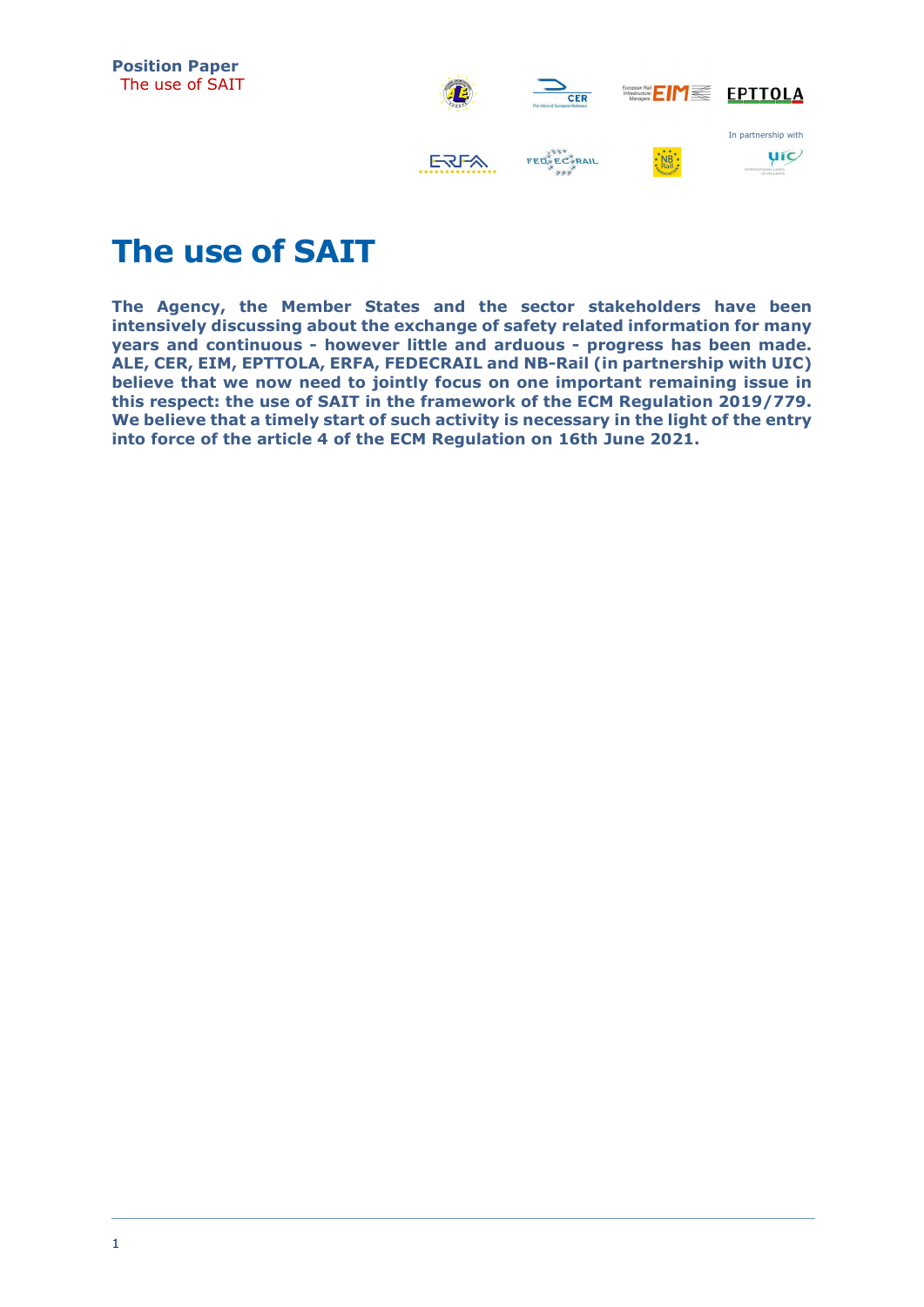

#### 1. Background

Article 4 (entering into force on 16th June 2021) of COMMISSION IMPLEMENTING REGULATION (EU) 2019/779 of 16 May 2019 laying down detailed provisions on a system of certification of entities in charge of maintenance of vehicles pursuant to Directive (EU) 2016/798 of the European Parliament and of the Council and repealing Commission Regulation (EU) No 445/2011 (that entered into force on 16th June 2020) defines that the entity in charge of maintenance shall use the Safety Alert IT or another informatics tool provided by the Agency for the exchange on new or unexpected safety relevant findings including exceptional maintenance findings beyond wear and tear, in relation to vehicles, subsystems or other components.

#### 2. Sate of play

The SAIT tool was set up by the European Union Agency for Railways for the exchange of safety related information. The first entry in the tool was made on 03.08.2016 and the latest one on 11.07.2018. (State of play: 06.11.2020) With 17 entries – of which four are test entries (not being "cleaned up")- it can be stated that the tool is neither broadly used by any railway actor nor properly maintained by the Agency. The information in the tool is provided in English without translation and the NSAs are excluded from its use and access so far. ECM Certification Bodies are also excluded and will only have the opportunity to assess the implementation of this requirement during ECM audit stage 2 on site.

#### 3. Problem Statement

In this condition, the SAIT tool and its underlying reporting principles are neither fit for purpose regarding the broad exchange of safety accurate related information between all entities in charge of safety nor for the exchange on safety components. An identification of components is missing in the drop down menus of the IT tool.

#### 4. The need for a way forward

On 16.06.2021, SAIT must be fit for purpose allowing entities in charge of maintenance to exchange on new or unexpected safety relevant findings including exceptional maintenance findings beyond wear and tear, in relation to vehicles, subsystems or other components. It should further be possible to provide information on the potentially related causes and circumstances of the safety relevant findings. SAIT shall be simplified and adapted in a way that these findings can be entered also in a standardised way (dropdown menu) and displayed in a standardised manner in all official languages of the European Union – except for those countries without a railway system. The target group (and other involved entities) for SAIT shall be discussed at a later stage after the basic functionalities are set up in a sound way.

#### 5. Proposal for a staged approach with a pilot project

#### Actors:

o Start the pilot project "the use of SAIT" with entities in charge of maintenance allowing them to fulfil their legal obligations (COMMISSION